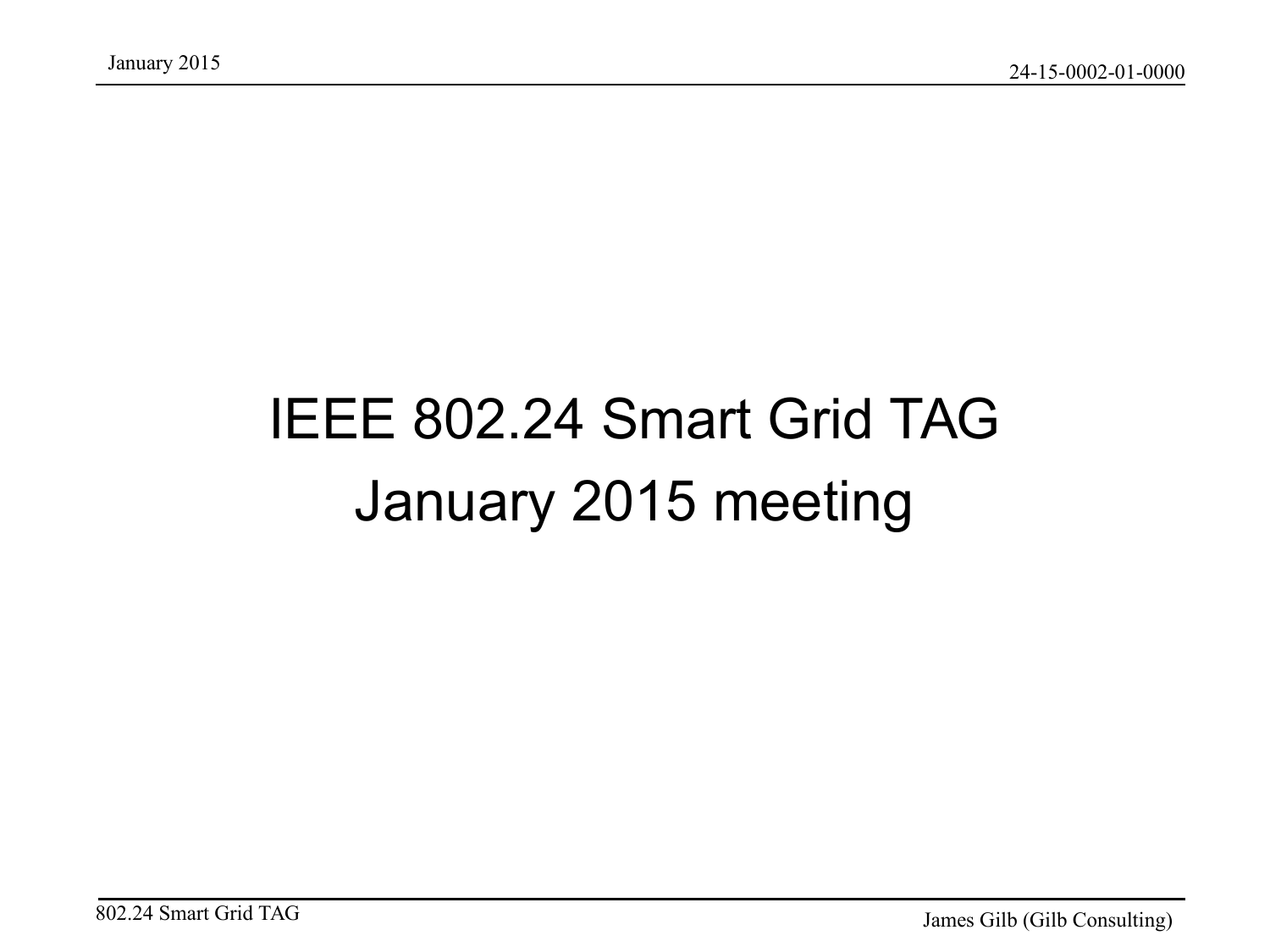## 802.24 overview

- Officers
	- Chair: James Gilb
	- Vice Chair: Tim Godfrey
- 38 voting members
- Meetings for the week
	- Mon., 16:00-18:00, Baker
	- Tue., 16:00-18:00, Baker
	- Wed., 16:00-18:00, Baker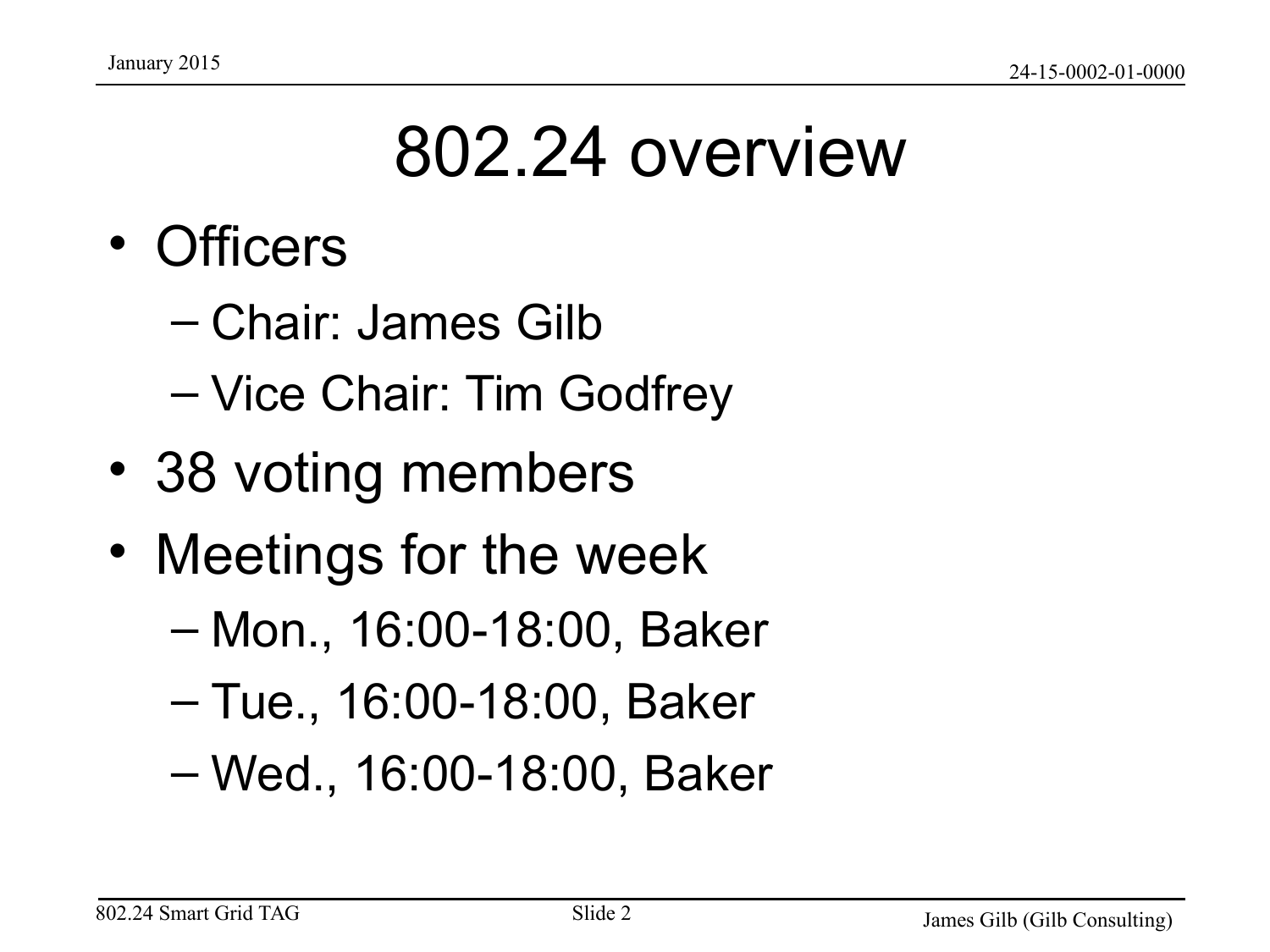### Guidelines for IEEE-SA Meetings

- All IEEE-SA standards meetings shall be conducted in compliance with all **applicable laws, including antitrust and competition laws.**
- **Don't discuss the interpretation, validity, or essentiality of patents/patent claims.**
- **Don't discuss specific license rates, terms, or conditions.**
	- Relative costs, including licensing costs of essential patent claims, of different technical approaches may be discussed in standards development meetings.
		- Technical considerations remain primary focus
- **Don't discuss or engage in the fixing of product prices, allocation of customers, or division of sales markets.**
- **Don't discuss the status or substance of ongoing or threatened litigation.**
- **Don't be silent if inappropriate topics are discussed… do formally object.**

**If you have questions, contact the IEEE-SA Standards Board Patent Committee Administrator at patcom@ieee.org or visit http://standards.ieee.org/about/sasb/patcom/index.html** 

**---------------------------------------------------------------** 

**See** *IEEE-SA Standards Board Operations Manual***, clause 5.3.10 and "Promoting Competition and Innovation: What You Need to Know about the IEEE Standards Association's Antitrust and Competition Policy" for more details.**

#### **This slide set is available at https://development.standards.ieee.org/myproject/Public/mytools/mob/slideset.ppt**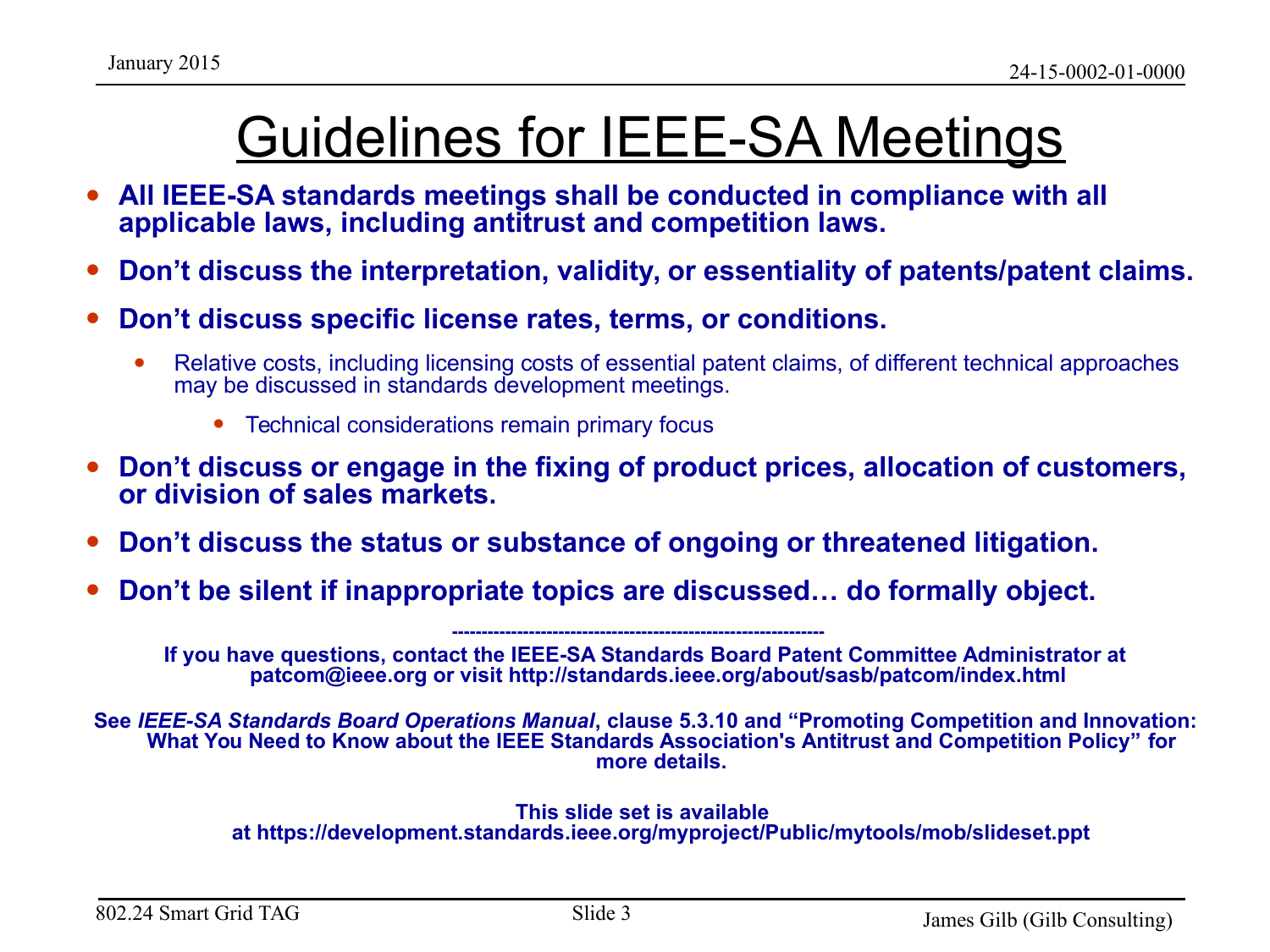## Administration

- Attendance take on IMAT
	- Reciprocal rights for most WGs
- Web page
	- <http://www.ieee802.org/24>
- Mailing list
	- [stds-802-24@listserv.ieee.org](mailto:stds-802-24@listserv.ieee.org)
	- [802-24-voters@listserv.ieee.org](mailto:802-24-voters@listserv.ieee.org) (voters list)
- Document archive
	- <http://mentor.ieee.org/802.24/documents>
- IEEE 802 announcement reflector, stds-802-all@listserv.ieee.org
	- Send email to [listserv@listserv.ieee.org](mailto:listserv@listserv.ieee.org) with no subject and with the following 2 lines appearing first in the body of the message
		- Subscribe stds-802-all
		- end